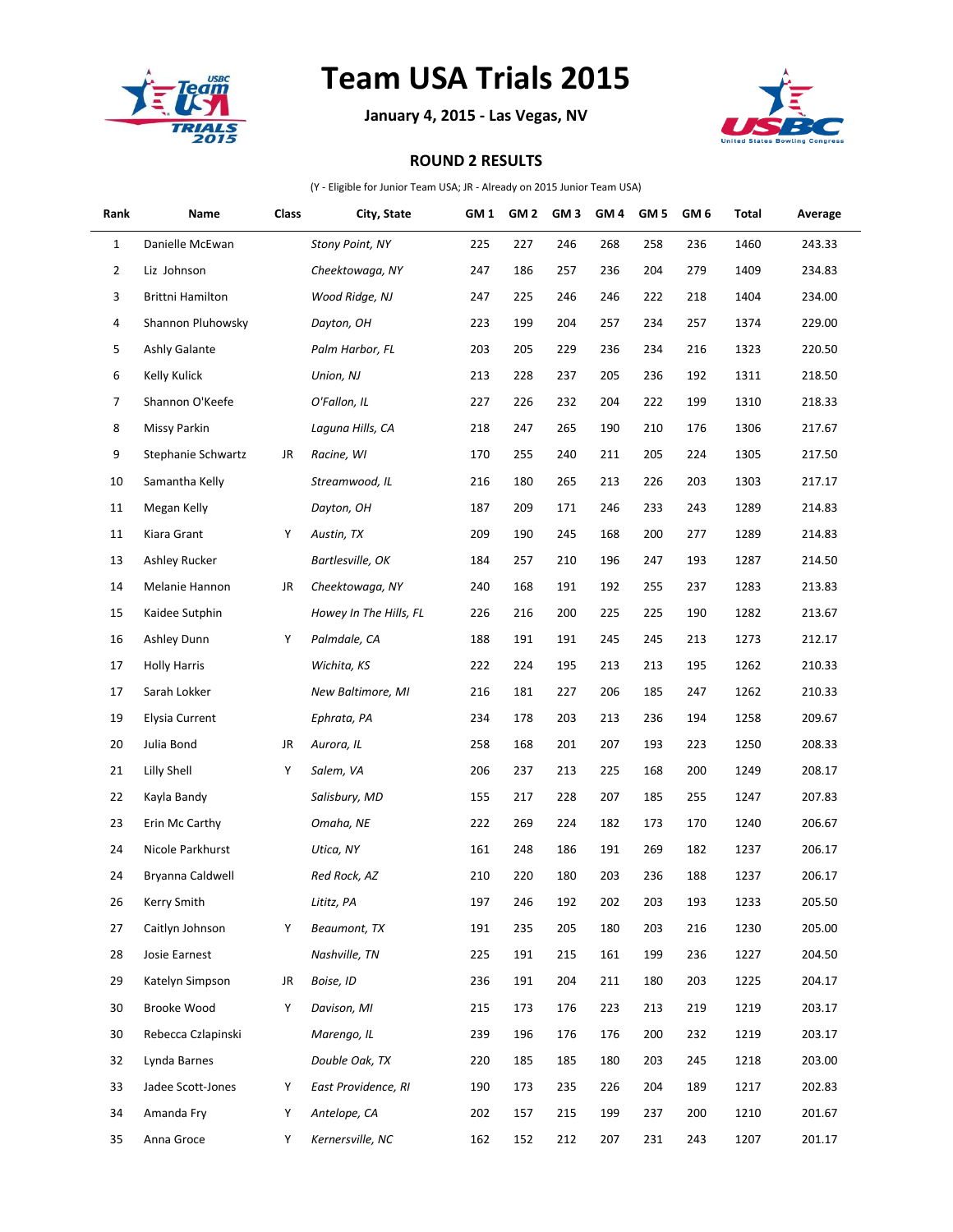| 36 | Sierra Kanemoto         | Υ | Dayton, OH              | 212 | 193 | 214 | 211 | 183 | 189 | 1202 | 200.33 |
|----|-------------------------|---|-------------------------|-----|-----|-----|-----|-----|-----|------|--------|
| 36 | Amanda Greene           |   | Romney, WV              | 200 | 213 | 154 | 187 | 236 | 212 | 1202 | 200.33 |
| 38 | Angela Falgoust         | Υ | Baton Rouge, LA         | 196 | 208 | 165 | 201 | 220 | 211 | 1201 | 200.17 |
| 39 | Casey Goettel           | Υ | St. Charles, MO         | 155 | 209 | 190 | 230 | 192 | 224 | 1200 | 200.00 |
| 40 | Mary Wells              | Υ | Westerville, OH         | 184 | 204 | 223 | 191 | 172 | 225 | 1199 | 199.83 |
| 41 | Tara Quinlan            | Υ | Lebanon, IL             | 187 | 170 | 216 | 208 | 223 | 192 | 1196 | 199.33 |
| 42 | Kimi Davidson           |   | Azle, TX                | 226 | 200 | 170 | 212 | 143 | 244 | 1195 | 199.17 |
| 43 | Stefanie Johnson        |   | Grand Prairie, TX       | 193 | 210 | 180 | 257 | 188 | 165 | 1193 | 198.83 |
| 43 | Shawna Lane-Strause     |   | Tucson, AZ              | 237 | 196 | 187 | 158 | 235 | 180 | 1193 | 198.83 |
| 45 | Samantha Wallace        | Υ | Woodbridge, VA          | 214 | 184 | 191 | 203 | 231 | 168 | 1191 | 198.50 |
| 46 | <b>Taylor Bulthuis</b>  |   | Coral Springs, FL       | 214 | 161 | 224 | 184 | 213 | 192 | 1188 | 198.00 |
| 47 | <b>Giselle Poss</b>     | Υ | Montgomery, IL          | 256 | 202 | 192 | 191 | 189 | 157 | 1187 | 197.83 |
| 48 | Emily Eckhoff           | Υ | Denver, CO              | 215 | 186 | 224 | 195 | 177 | 189 | 1186 | 197.67 |
| 48 | Adel Wahner             | Υ | Las Cruces, NM          | 172 | 235 | 211 | 184 | 195 | 189 | 1186 | 197.67 |
| 50 | <b>Heather Melvin</b>   |   | Wichita, KS             | 234 | 149 | 168 | 208 | 202 | 224 | 1185 | 197.50 |
| 51 | Sydney Brummett         | Υ | Fort Wayne, IN          | 249 | 178 | 140 | 228 | 198 | 191 | 1184 | 197.33 |
| 52 | Samantha Gainor         | Υ | New Baltimore, MI       | 191 | 200 | 233 | 192 | 192 | 174 | 1182 | 197.00 |
| 53 | Krissy Johnson          |   | Naperville, IL          | 257 | 179 | 155 | 212 | 212 | 164 | 1179 | 196.50 |
| 54 | Leea Haworth            |   | Tumwater, WA            | 201 | 214 | 193 | 192 | 174 | 196 | 1170 | 195.00 |
| 54 | Bryanna Leyen           | Υ | Perry Hall, MD          | 175 | 166 | 179 | 238 | 176 | 236 | 1170 | 195.00 |
| 56 | Gazmine Mason           | Υ | Cranston, RI            | 177 | 196 | 169 | 230 | 174 | 222 | 1168 | 194.67 |
| 56 | Danielle Jedlicki       | Υ | Murfreesboro, TN        | 191 | 180 | 154 | 214 | 165 | 264 | 1168 | 194.67 |
| 58 | Brianna Amidon          |   | Pittsfield, MA          | 158 | 213 | 168 | 202 | 189 | 236 | 1166 | 194.33 |
| 59 | Kalynn Carl             |   | Albany, NY              | 201 | 124 | 204 | 227 | 212 | 197 | 1165 | 194.17 |
| 60 | Jennafer Mellott        |   | Lauderhill, FL          | 210 | 188 | 196 | 171 | 181 | 218 | 1164 | 194.00 |
| 61 | Katie Stark             | Y | Groveland, FL           | 214 | 195 | 195 | 196 | 193 | 170 | 1163 | 193.83 |
| 62 | Stephanie Zavala        | Y | Downey, CA              | 177 | 152 | 209 | 197 | 206 | 216 | 1157 | 192.83 |
| 63 | Crystal Elliott         | Υ | Melbourne, FL           | 162 | 216 | 184 | 187 | 183 | 223 | 1155 | 192.50 |
| 64 | Amanda Van Duyn         | Υ | Kenosha, WI             | 169 | 202 | 190 | 195 | 210 | 187 | 1153 | 192.17 |
| 65 | Elise Bolton            |   | Merritt Island, FL      | 214 | 153 | 219 | 209 | 189 | 168 | 1152 | 192.00 |
| 66 | <b>Stephanie Mims</b>   | Υ | North Chesterfield, VA  | 211 | 193 | 162 | 176 | 219 | 190 | 1151 | 191.83 |
| 66 | Briana Zabierek         | Υ | Lockport, IL            | 188 | 188 | 206 | 171 | 195 | 203 | 1151 | 191.83 |
| 68 | <b>Heather Penatzer</b> | Υ | Tucson, AZ              | 176 | 197 | 181 | 228 | 183 | 183 | 1148 | 191.33 |
| 69 | Lizabeth Kuhlkin        |   | Schenectady, NY         | 208 | 160 | 167 | 189 | 164 | 257 | 1145 | 190.83 |
| 70 | Lauren Pate             | Υ | Inver Grove Heights, MN | 204 | 170 | 213 | 179 | 192 | 183 | 1141 | 190.17 |
| 71 | Gabriella Mayfield      |   | Lake Isabella, CA       | 181 | 201 | 214 | 191 | 159 | 194 | 1140 | 190.00 |
| 72 | Ellen Moller            |   | Rock Island, IL         | 181 | 171 | 196 | 255 | 187 | 147 | 1137 | 189.50 |
| 73 | Danyn Terry             | Υ | Coarsegold, CA          | 202 | 184 | 213 | 167 | 173 | 197 | 1136 | 189.33 |
| 74 | Paige Kraushaar         | Υ | Crown Point, IN         | 186 | 191 | 191 | 200 | 173 | 192 | 1133 | 188.83 |
| 75 | Toni-Ann Lupo           | Υ | Antioch, CA             | 190 | 168 | 177 | 173 | 219 | 204 | 1131 | 188.50 |
| 76 | Kelly Belzeski          | Υ | Schererville, IN        | 180 | 190 | 203 | 174 | 209 | 174 | 1130 | 188.33 |